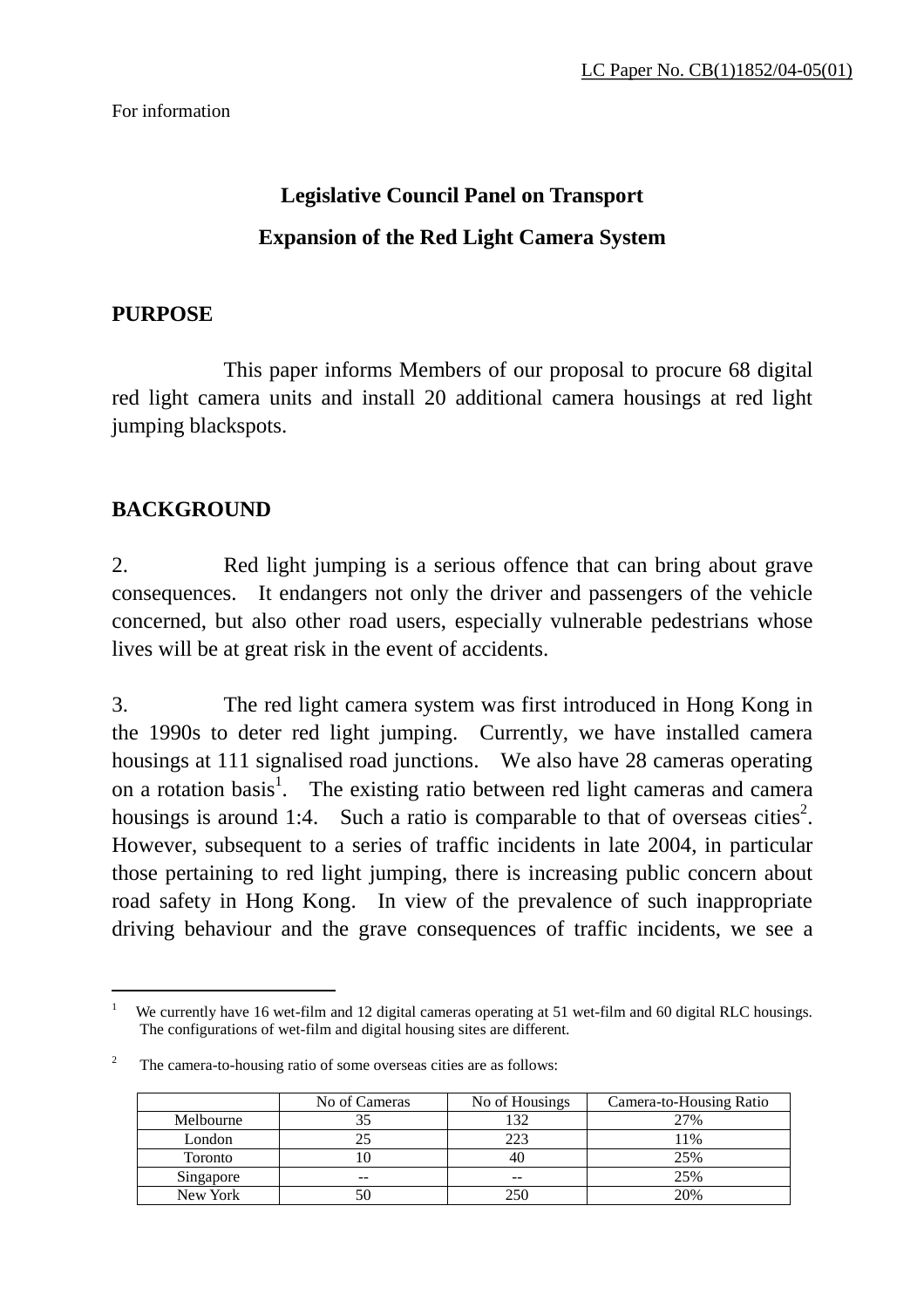pressing need to expand the red light camera system to enhance the deterrent effect.

#### **PROPOSAL**

4. We propose to procure 68 digital red light camera units and install camera housings at 20 new locations. 48 of the cameras will be installed at the existing digital housings, and the remaining 20 cameras will be installed at the 20 new housings. The total estimated cost is **\$50.04 million**.

#### **JUSTIFICATION**

5. Red light jumping remains a significant problem in Hong Kong. The number of prosecutions against this offence increased from 22 590 in 2003 to 39 376 in 2004, representing a surge of 74%. At present, an average of 100 red light jumping offences are caught each day, and there is a daily average of 2 casualties arising from red light jumping accidents<sup>[3](#page-1-0)</sup>.

6. Red light cameras prove to be an effective means to deter red light jumping<sup>[4](#page-1-1)</sup>, as they put the signalised junctions under 24-hour surveillance. In addition, when the subject of red light jumping was discussed at this Council<sup>5</sup>, the transport trades have expressed concern about the problems of subjectivity in cases of "manual" prosecution i.e. those carried out by police officers. Members generally agreed that prosecution based on photos from cameras

| Year | No. of accidents | No. of casualties | No. of prosecutions |
|------|------------------|-------------------|---------------------|
| 2002 | 342              | 583               | 24 3 8 1            |
| 2003 | 362              | 598               | 22 5 9 0            |
| 2004 | 355              | 675               | 39 37 6             |

<span id="page-1-0"></span>3 Figures for the past three years are as follows:

 $\overline{a}$ 

<span id="page-1-1"></span>4 There is a 58% reduction in the number of accidents caused by red light jumping after the red light camera housings have been installed at the concerned junctions.

<span id="page-1-2"></span>5 The issue was discussed at the meetings of the Transport Panel on 14 December 2004 and 18 March 2005, and at the meetings of the Subcommittee on Proposed Resolutions under the Road Traffic (Driving-offence Points) Ordinance (Cap. 375) and Fixed Penalty (Criminal Proceedings) Ordinance (Cap. 240) held on 10 June 2005, 14 June 2005 and 16 June 2005.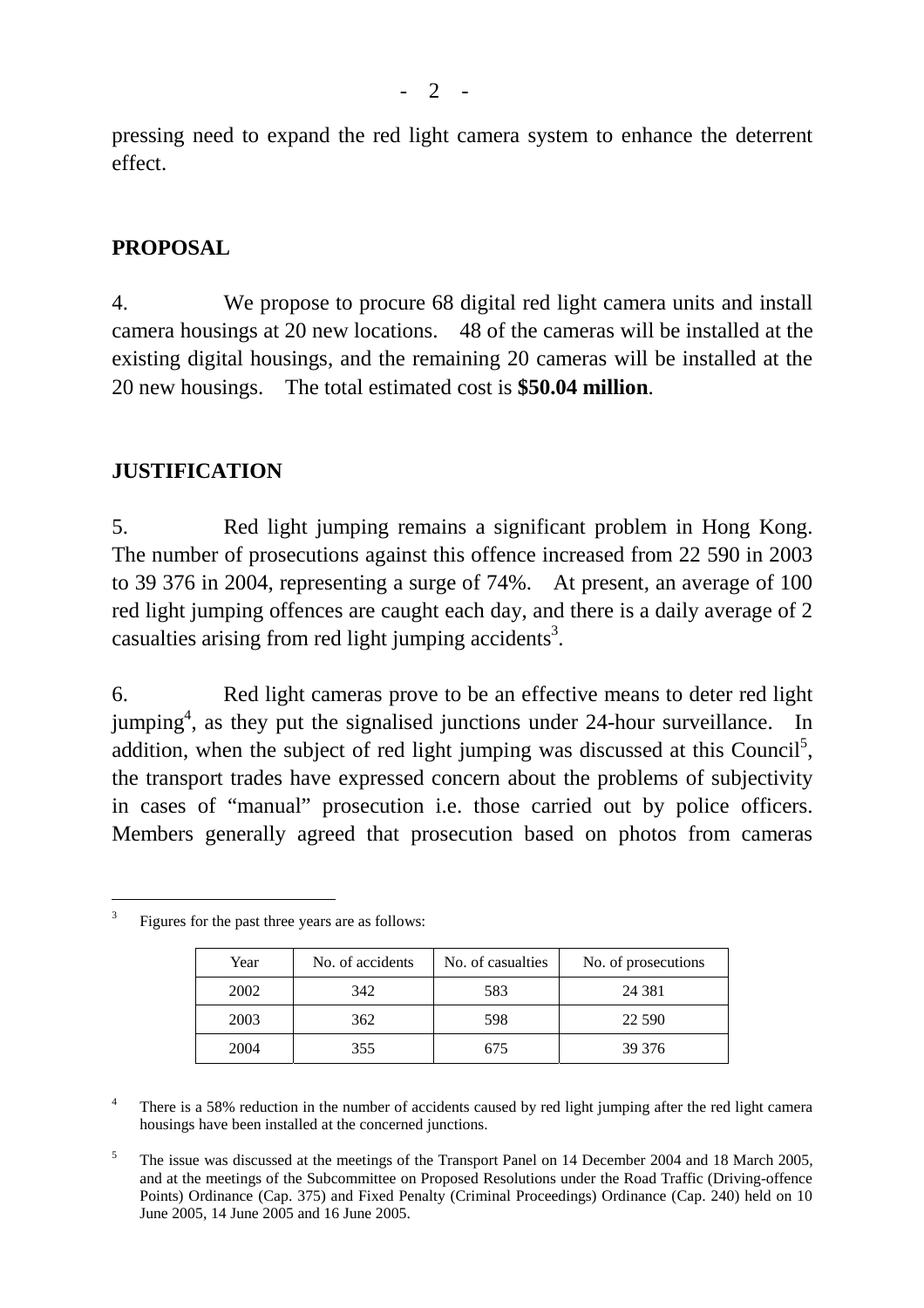should be more equitable, and have expressed support for an expansion of the red light camera system.

7. With the current proposal implemented, there will altogether be 96 cameras at 131 housings, representing some threefold increase in the number of cameras. The camera-to-housing ratio will increase from 1:4 to 1:1.4, or from 25% to 73%. For digital cameras, the camera-to-housing ratio will increase from 1:5 to 1:1, or from 20% to 100%. The proportion of "electronic prosecution" which currently stands at about 80% of all red light jumping prosecutions, will increase to some 97% after all the cameras have been installed.

8. The locations of the existing and future cameras housings are at the **Annex**. The following criteria are used in selecting these locations -

- (a) accident records with particular emphasis on accidents caused by red light jumping;
- (b) prevalence of red light jumping activities at the junctions;
- (c) the need for an even distribution of red light camera housing locations to provide an area-wide deterrent effect; and
- (d) site conditions.

9. The red light camera system operates with a portable digital camera unit, a camera pole with housing and a central computer unit in an office of the Hong Kong Police Force. The camera pole with housing is installed on the footpath of a road at about 15 metres upstream of the junction, with detection devices laid on the carriageway near the stop line. The camera unit will take photographs of red light jumping vehicles. The data will be stored in the storage device of the cameras and then downloaded onto the central computer unit for identifying the licensed plate numbers of the offending vehicles. It will automatically print out the necessary photos, letters requesting offending drivers' information, fixed penalty tickets, summons applications and notices of intended prosecution.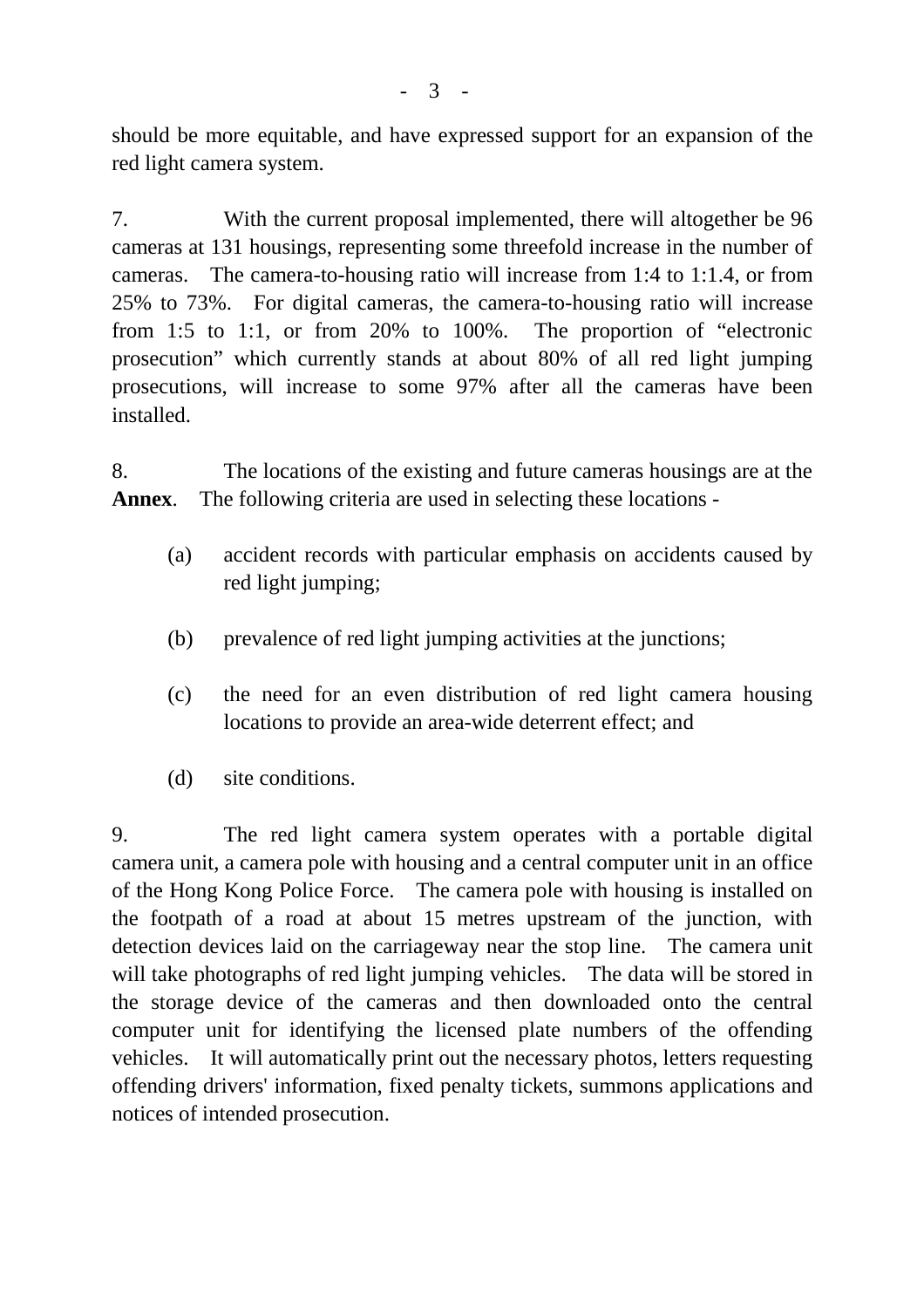## **IMPLEMENTATION PROGRAMME**

10. We plan to start the tendering process<sup> $6$ </sup> as soon as approval from the Finance Committee is available. The proposed programme is as follows -

| <b>Activity</b>                              | <b>Target Completion Date</b> |
|----------------------------------------------|-------------------------------|
| <b>Tender Process / Contract Negotiation</b> | August 2005                   |
| Contract commencement                        | November 2005                 |
| Commissioning of $1st$ batch of cameras (24) | April 2006                    |
| Commissioning of $2nd$ batch of cameras (24) | <b>July 2006</b>              |
| Commissioning of the remaining 20 cameras    | October 2006                  |
| and new housings                             |                               |

## **FINANCIAL IMPLICATIONS**

 $\overline{a}$ 

11. We estimate the cost of the proposed red light cameras and housings to be \$50.04 million, with the breakdown as follows:

\$ million

| (a) | Camera system with housing $&$ ancillary equipment<br>Digital camera units<br>29.36<br>(i)<br>Camera poles and housings<br>1.79<br>(ii)<br>0.21<br>(iii) Power cubicles | 31.36 |
|-----|-------------------------------------------------------------------------------------------------------------------------------------------------------------------------|-------|
| (b) | Computer system, software $\&$ ancillary equipment                                                                                                                      | 2.83  |
| (c) | On-site installation (including civil works), testing,<br>commissioning and training                                                                                    | 5.30  |
| (d) | <b>Electrical and Mechanical Services Trading Fund</b><br>project management charges                                                                                    | 6.00  |
| (e) | Contingencies                                                                                                                                                           | 4.55  |
|     | Total                                                                                                                                                                   | 50.04 |

<span id="page-3-0"></span><sup>6</sup> We may need to adopt single tender for the cameras from the supplier of the existing RLC housings so as to avoid compatability, synchronization and liability problems.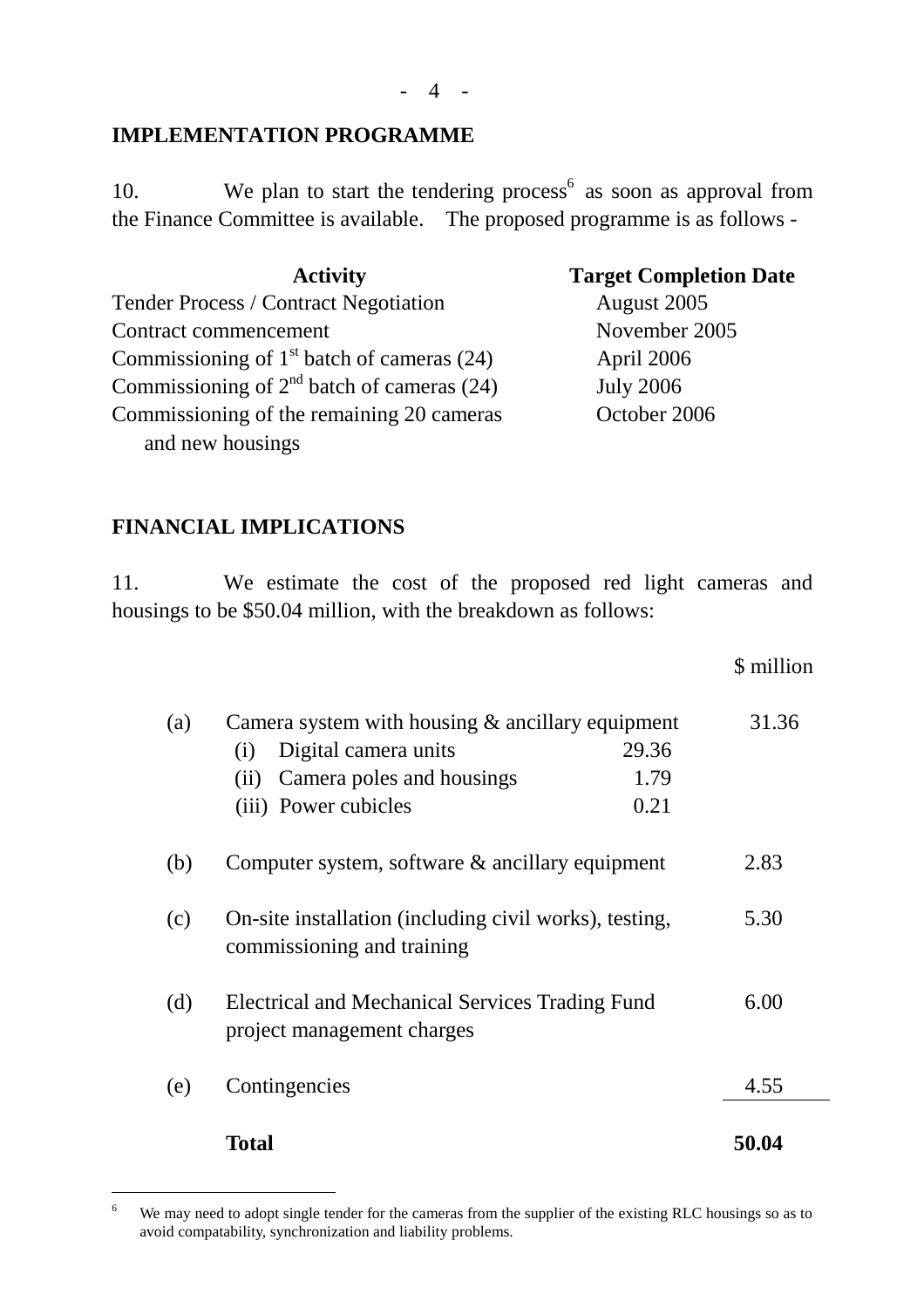12. We estimate that the additional annual recurrent expenditure for operating the new red light cameras and housings would be about \$9.61 million.

#### **WAY FORWARD**

13. We will seek the Finance Committee's funding approval on 8 July 2005 to fund the acquisition of 68 red light cameras and 20 camera housings.

## **ADVICE SOUGHT**

14. Members are invited to note the proposal to acquire 68 red light cameras and install 20 camera housings to combat red light jumping.

Environment, Transport and Works Bureau June 2005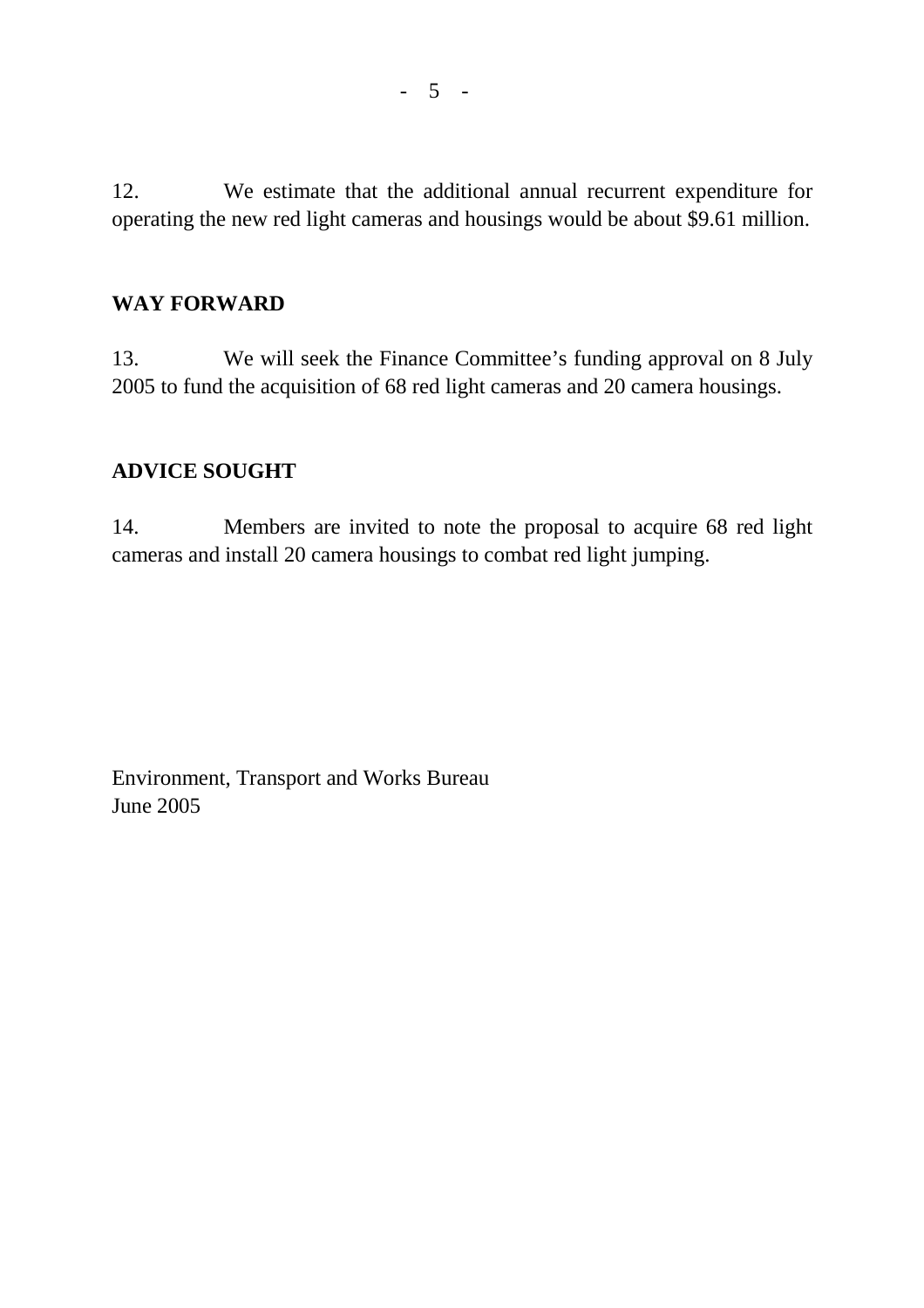#### **Annex**

# **Red Light Camera/Housing Locations**

# **Hong Kong**

(Wetfilm)

- 1. Hennessy Road / Fleming Road
- 2. House No. 137 Pokfulam Road
- 3. Java Road / Tong Shui Road
- 4. King's Road / Healthy Street Central
- 5. King's Road / Cheung Hong Street
- 6. King's Road / Tin Chiu Street
- 7. No 126 Pokfulam Road
- 8. Pokfulam Road / Victoria Road (Digital)
- 9. Connaught Road Central / Hillier Street
- 10. Des Voeux Road West (Wing Lok Street) / Connaught Road West
- 11. Queen's Road East / Queensway
- 12. Shing Sai Road / Sai Cheung Street North
- 13. Wing Hing Street / Electric Road
- 14. Hing Fat Street / Victoria Park Road
- 15. *Chai Wan Road (East Bound) / Sun Yip Street*
- 16. *Garden Road North Bound / Queensway West Bound*
- 17. *King's Road (East & West Bound) / Healthy Street East*
- 18. *Peak Road / Plantation Road*

# **Kowloon**

(Wetfilm)

- 19. Austin Road / Nathan Road
- 20. Boundary Street / La Salle Road
- 21. Boundary Street / Nathan Road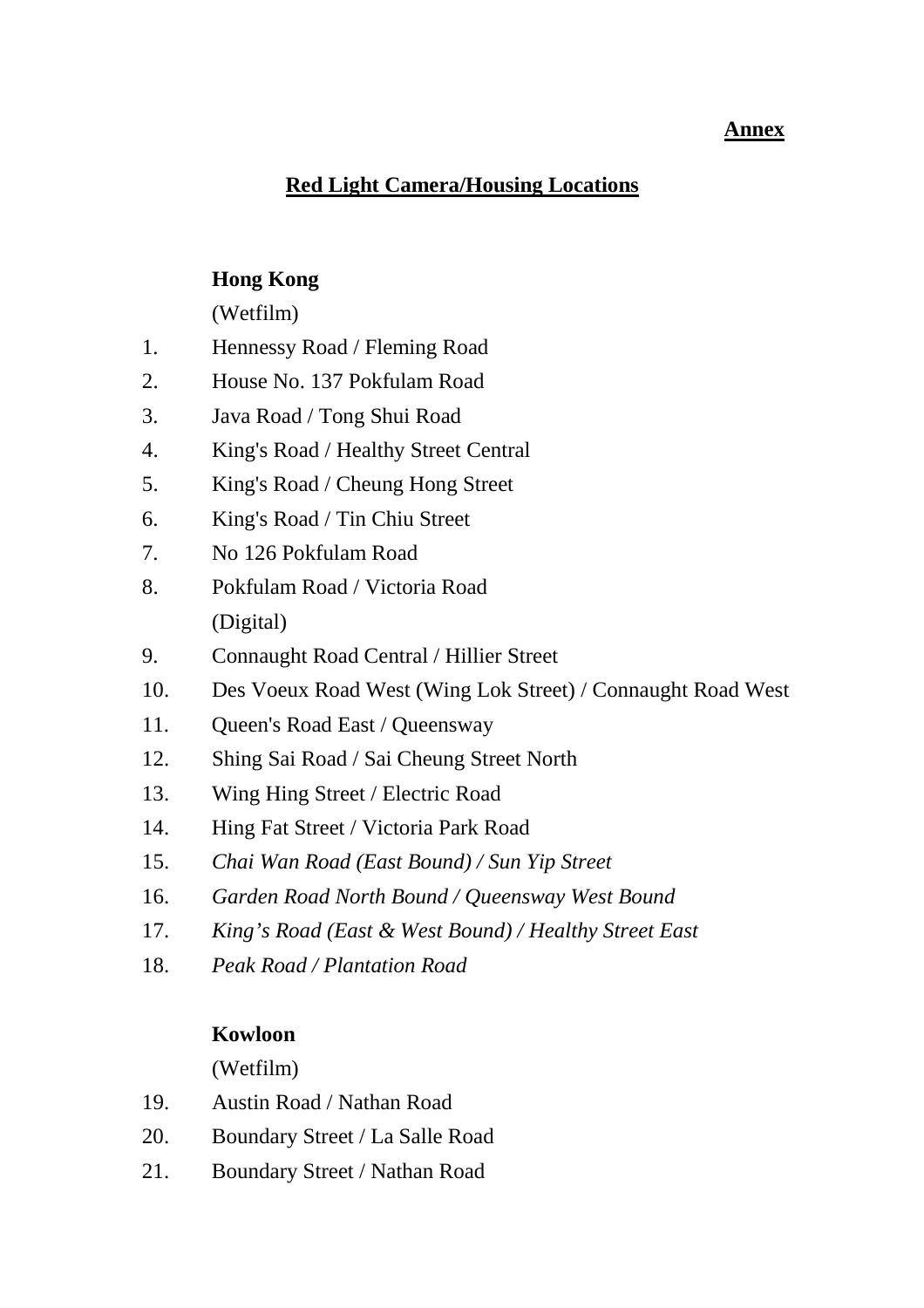- 22. Boundary Street / Tai Hang Tung Road
- 23. Chatham Road South / Austin Road
- 24. Chatham Road / Granville Road
- 25. Cheung Sha Wan Road / Butterfly Valley Road
- 26. Hip Wo Street / Yuet Wah Street (Lower Junction)
- 27. Lai Chi Kok Road / Tonkin Street
- 28. Nathan Road / Humphreys Avenue
- 29. Nathan Road / Argyle Street
- 30. Nathan Road / Dundas Street
- 31. Nathan Road / Gascoigne Road
- 32. Nathan Road / Jordan Road
- 33. Nathan Road / Mongkok Road
- 34. Nathan Road / Waterloo Road
- 35. Princess Margaret Road / Argyle Street
- 36. Shanghai Street / Kansu Street
- 37. Tai Kok Tsui Road / Pok Man Street
- 38. Wang Chiu Road / Sheung Yee Road
- 39. Waterloo Road / Junction Road
- 40. Cheung Sha Wan Road / Tonkin Street
- 41. Prince Edward Road West / Sai Yee Street (Digital)
- 42. Cha Kwo Ling Road / Lei Yue Mun Road
- 43. Choi Hung Road / Tseuk Luk Street
- 44. Clear Water Bay (lower) / New Clear Water Bay Road
- 45. Hong Ning Road / Shung Yan Street
- 46. New Clear Water Bay Road / Clear Water Bay (lower)
- 47. Wai Yip Street / Shun Yip Street
- 48. Wang Chiu Road / Cheung Yip Street (Hoi Bun Road)
- 49. Choi Hung Road / Sze Mei Street
- 50. Po Kong Village Road / Fung Tak Road
- 51. Sau Mau Ping Road / Sau Ming Road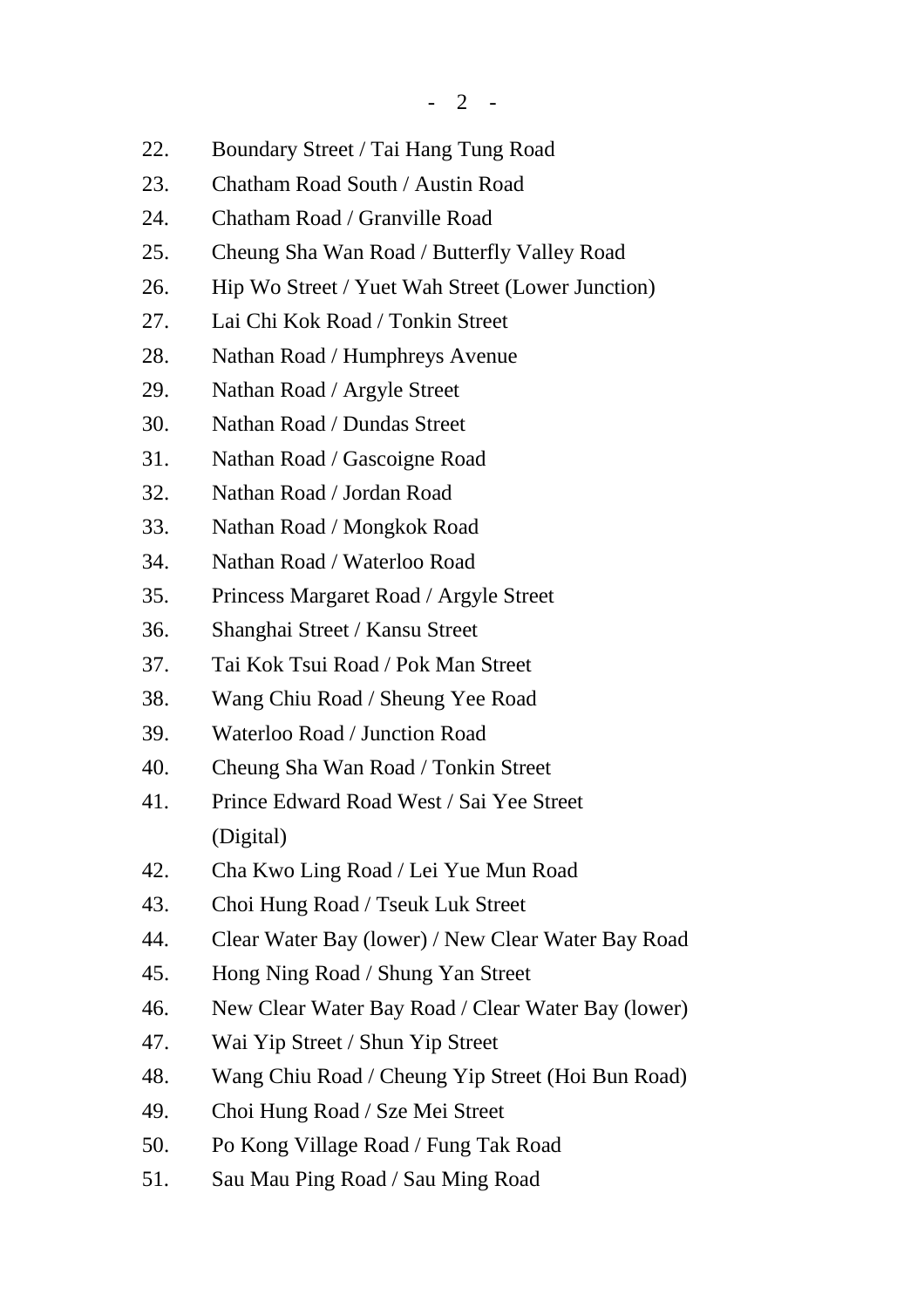- 52. Shun Lee Tsuen Road / Sau Mau Ping Road
- 53. Kwun Tong Road / Elegance Road
- 54. Lei Yue Mun Road / Wai Fat Street
- 55. Cheung Sha Wan Road / Cheung Wah Street
- 56. Argyle Street / Tin Kwong Road
- 57. Canton Road / Kansu Street
- 58. Chatham Road / San Lau Street
- 59. Cheung Sha Wan Road / Wong Chuk Street
- 60. Jordan Road / Cox's Road
- 61. Kowloon Park Drive / Canton Road
- 62. Prince Edward Road West / Lai Chi Kok Road
- 63. Nathan Road / Prince Edward Road West
- 64. To Kwa Wan Road / Lok Shan Road
- 65. Waterloo Road / Lancashire Road
- 66. Waterloo Road / Rutland Quadrant
- 67. Cheung Sha Wan Road / Cheung Wah Street
- 68. Sai Yee Street / Mong Kong Road
- 69. Ma Tau Wai Road / Chi Kiang Street
- 70. Nam Cheong Street / Un Chau Street
- 71. Nathan Road / Granville Road
- 72. Tai Po Road / Castle Peak Road
- 73. To Kwa Wan Road / Mok Cheong Street
- 74. Ma Tau Chung Road / Fu Ning Street
- 75. Wuhu Street / Gillies Avenue South
- 76. Argyle Street / Lomond Road
- 77. Jordan Road / Shanghai Street
- 78. To Kwa Wan Road / Chi Kiang Street
- 79. Ma Tau Wai Road / Tam Kung Road
- 80. Hung Hom Road / Tak Man Street
- 81. Prince Edward Road West / Junction Road
- 82. Berwick Street / Nam Cheong Street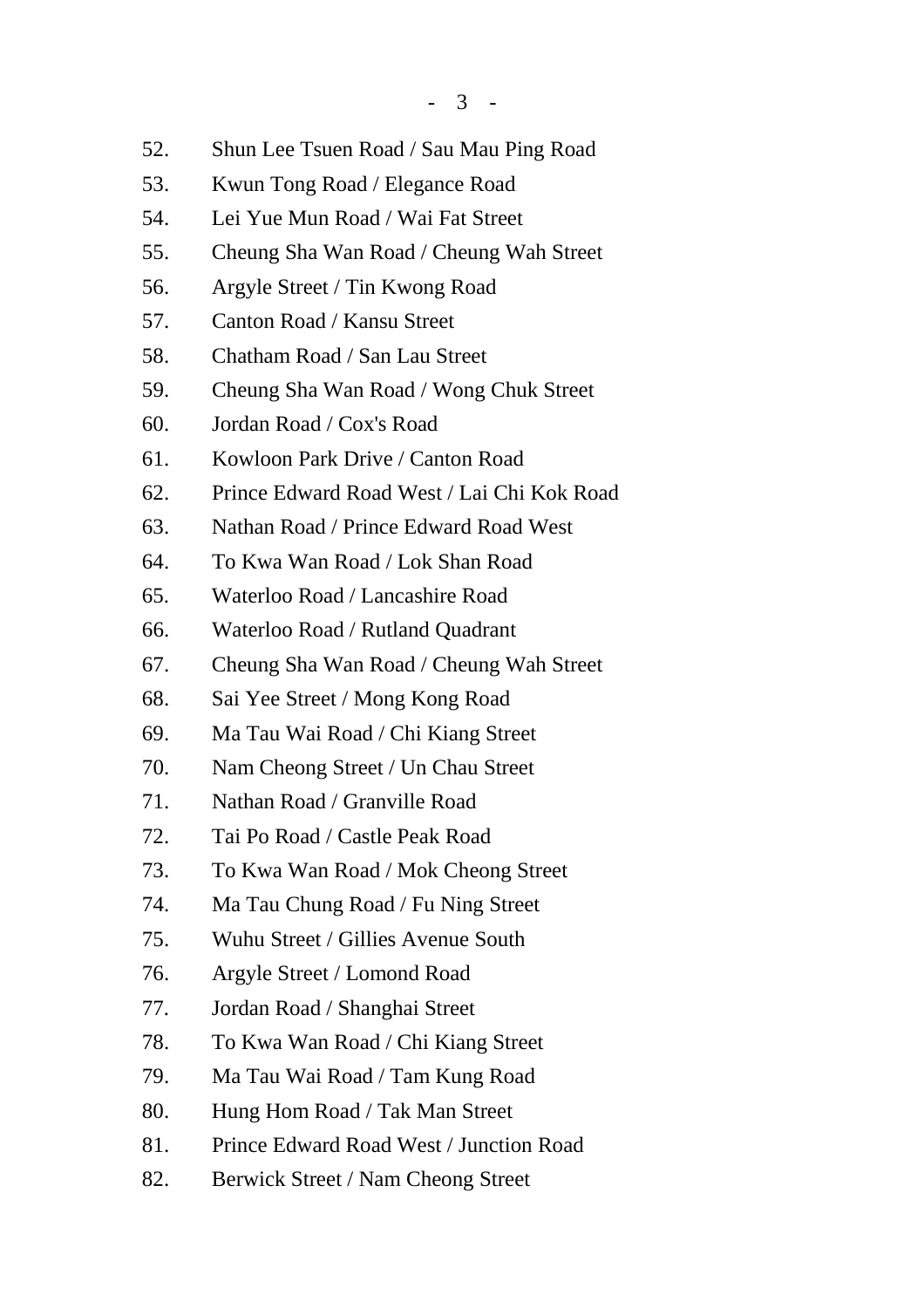- 83. Waterloo Road / Reclamation Street
- 84. Lai Chi Kok Road (West Bound) / Tonkin Street
- 85. *Austin Road / Chatham Road South*
- 86. *Austin Road (West Bound) / Canton Road (South Bound)*
- 87. *Argyle Street (West Bound) / Sai Yee Street*
- 88. *Nam Cheong Street (North Bound) / Cheung Sha Wan Road*
- 89. *Po Kong Village Road (South Bound) / Lung Cheung Road (near Shek On Building)*
- 90. *Nathan Road / Waterloo Road*
- 91. *Cheung Sha Wan Road (North Bound) / Nam Cheong Street*

## **New Territories West**

(Wetfilm)

- 92. Castle Peak Road / Ma Wang Road / Wang Tat Road
- 93. Castle Peak Road / On Lok Road
- 94. Castle Peak Road / San Hui Path
- 95. Castle Peak Road / Tai Chung Road
- 96. Jockey Club Road / Lung Sum Avenue
- 97. Lung Mun Road / Access to San Shek Wan Village
- 98. Lung Mun Road / Wu Chui Road
- 99. Ming Kum Road / Ting King Road / Tsing Tin Road
- 100. Pui To Road / LRT Reserve near Nullah
- 101. Tsing Lun Road / Fu Tei Roundabout
- 102. Tsing Wun Road / Hing Choi Street
- 103. Tsing Wun Road / Ming Kum Road / Pui To Road
- 104. Tsun Wen Road / Tai Fong Street / Tsing Chung Koon Road
- 105. Tuen Mun Heung Sze Wui Road / Hoi Chu Road
- 106. Wu Shan Road / Wu King Road
- 107. Ming Kum Road / Shan King Estate Road
- 108. Castle Peak Road / Hung Shui Kiu Main Street
- 109. Castle Peak Road / Ping Ha Road